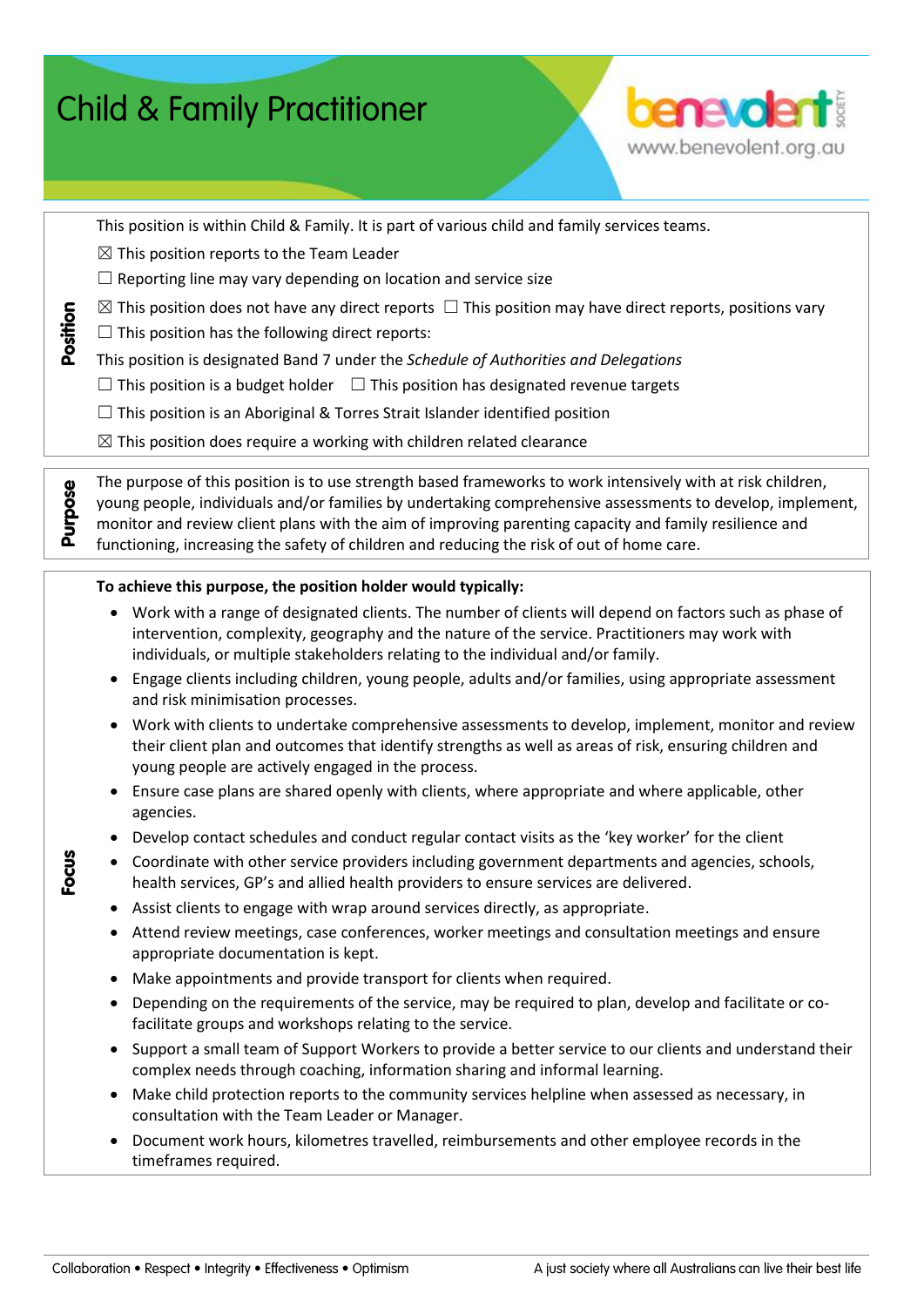- Document and create reports on client services and client changes using technology and paper based systems in a clear, logical, understandable and timely way.
- Advise the Team Leader of any significant changes or concerns regarding the client, their home environment, wellbeing, their services, or other risks, as soon as possible.

### **This position may be offered as a specialisation:**

 For example, Male Inclusion, Homelessness, Women's Health, Aboriginal & Torres Strait Islander communities/support

## **Where the role is offered as a specialisation the position holder would typically:**

- Work with a reduced number of clients not related to the area of speciality. This would depend on the needs of the broader client group at any time and would be negotiated with the Team Leader
- Coach, advise and provide on the job support to Child & Family Practitioners and Support Workers to better understand and apply strengths based frameworks as related to their area of speciality
- Maintain currency of knowledge and practice and share learnings with the team to improve practice.
- Work with the Manager, Practice Support to build capability across the team as it related to their area of speciality.

### **When things are going well we would expect to see these outcomes:**

- The way we work with clients is effective and appropriate interventions aligned to a strengths based framework are utilised
- The way we work with clients is planned, coordinated, and well documented
- The most effective outcome for the client is identified
- Clients indicate they are satisfied with their service
- Improved outcomes for clients are identified as an outcome of service delivery

### **We work collaboratively with others, however this position works close closely with:**

Within The Benevolent Society: Case of Cutside The Benevolent Society:

# • Support workers

- Other Child & Family Practitioners
- Manager, Practice Support
- Managers

**Outcomes** 

Relationships

Individual

- - Clients and the community
	- Other service providers and agencies
	- Wrap around services such as schools, allied health

### **To achieve the position purpose and outcomes the position holder will need to have:**

- Degree qualified in social work, early childhood, psychology or similar
- At least 12 months case management experience working with at risk children, young people and/or families in a child protection focused role, including experience undertaking comprehensive assessments
- Excellent understanding of child protection issues and client vulnerabilities such as drug and alcohol use, domestic violence, mental health issues, and the impact of trauma and the effect on child behaviour and development
- Understanding of the needs of diverse communities such as Aboriginal and Torres Strait Islander, culturally and linguistically diverse (CALD), and gay, lesbian, bisexual, transgender and intersex (LGBTI) communities
	- Good written and verbal communication skills
	- Good relationship building skills with the ability to create strong working relationships with different stakeholders
	- Ability to work flexible hours as evening and weekend work will be required
	- Where the position is offered as a specialisation, at least 12 months demonstrated experience and/or qualifications supporting clients in the area of specialisation